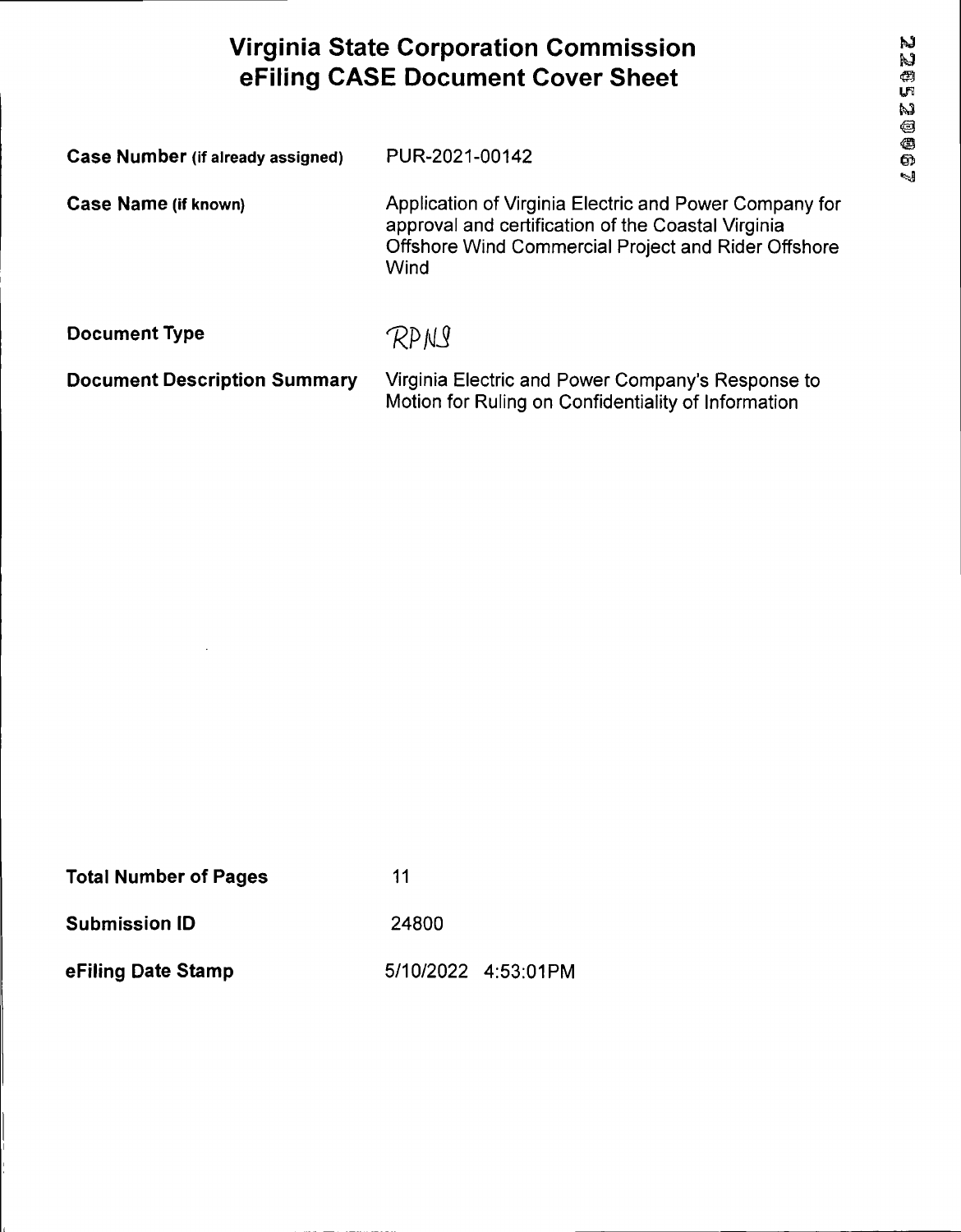McGuireWoods LLP Gateway Plaza 800 East Canal Street Richmond, VA 23219-3916 Phone: 804.775.1000 Fax: 804.775.1061 www.mcguirewoods.com

> $\frac{W\text{ishwa B. Link}}{\text{804.775.4330}}$  McGUIREWOODS vlink@mcguirewoods.com Direct: 804.775.4330

M  $\bullet$ **ugg** 

hJ

May 10, 2022

## **BY ELECTRONIC DELIVERY**

Mr. Bernard Logan, Interim Clerk c/o Document Control Center State Corporation Commission 1300 East Main Street Tyler Building – 1st Floor Richmond, Virginia 23219

*Application ofVirginia Electric andPower Companyfor approval and certification ofthe Coastal Virginia Offshore Wind Commercial Project and Rider Offshore Wind, pursuant to § 56- 585.1:11, § 56-46.1, § 56-265.1 et seq., and § 56-585.1 A 6 ofthe Code ofVirginia* **Case No. PUR-2021-00142**

Dear Mr. Logan:

Please find enclosed for electronic filing in the above-captioned proceeding *Virginia Electric andPower Company's Response to Motionfor Ruling on Confidentiality ofInformation.*

Please do not hesitate to call if you have any questions in regard to the enclosed.

Very truly yours,

Violence B. Vince

Vishwa B. Link

Enclosures

cc: The Honorable D. Mathias Roussy, Jr., Hearing Examiner Paul E. Pfeffer, Esq. David J. DePippo, Esq. Lisa R. Crabtree, Esq. Joseph K. Reid, III, Esq. Jennifer D. Valaika, Esq. Timothy D. Patterson, Esq. April M. Jones, Esq. Service List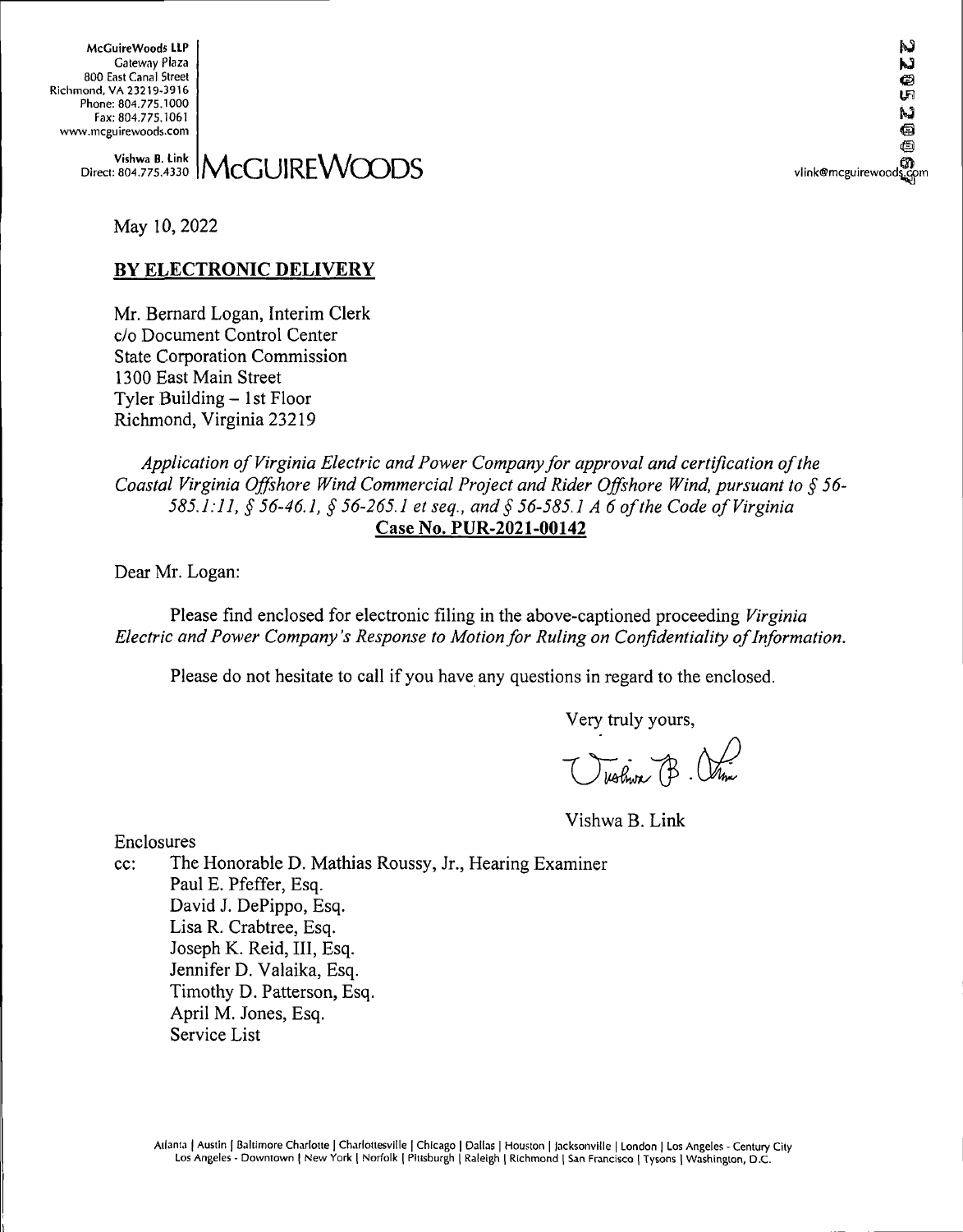# COMMONWEALTH OF VIRGINIA

# STATE CORPORATION COMMISSION

) ) ) )

) ) )

#### APPLICATION OF

# VIRGINIA ELECTRIC AND POWER COMPANY

For approval and certification of the Coastal Virginia Offshore Wind Commercial Project and Rider Offshore Wind, pursuant to § 56-585.1:11, § 56-46.1, § 56-265.1 *et*  $seq.$ , and  $§$  56-585.1 A 6 of the Code of Virginia

) Case No. PUR-2021-00142

#### **VIRGINIA ELECTRIC AND POWER COMPANY'S RESPONSE TO MOTION FOR RULING ON CONFIDENTIALITY OF INFORMATION**

Pursuant to Rule 170 of the Rules of Practice and Procedure of the State Corporation Commission,<sup>1</sup> Ordering Paragraph (7) of the Hearing Examiner's Protective Ruling and Additional Protective Treatment for Extraordinarily Sensitive Information ("Protective Ruling") issued on December 13, 2021, and Ordering Paragraph (1) of the May 9, 2022 Hearing Examiner's Ruling issued in this proceeding, the Company files this response (the "Response") to the Motion for Ruling on Confidentiality of Information filed by the Office of the Attorney General, Division of Consumer Counsel ("Consumer Counsel") on April 29, 2022 (the "Motion").

On November 5,2021, the Company filed its application and supporting materials in this proceeding, portions of which contained confidential and extraordinarily sensitive ("ES") information. The Hearing Examiner issued the Protective Ruling on December 13, 2021 without objection, and for six months the parties have exchanged discovery, filed testimony, and otherwise litigated this matter with no challenge to the confidentiality designations in the case. Now, days before the evidentiary hearing and nearly a month after Staff's testimony was filed,

<sup>1</sup> 5 VAC 5-20-170.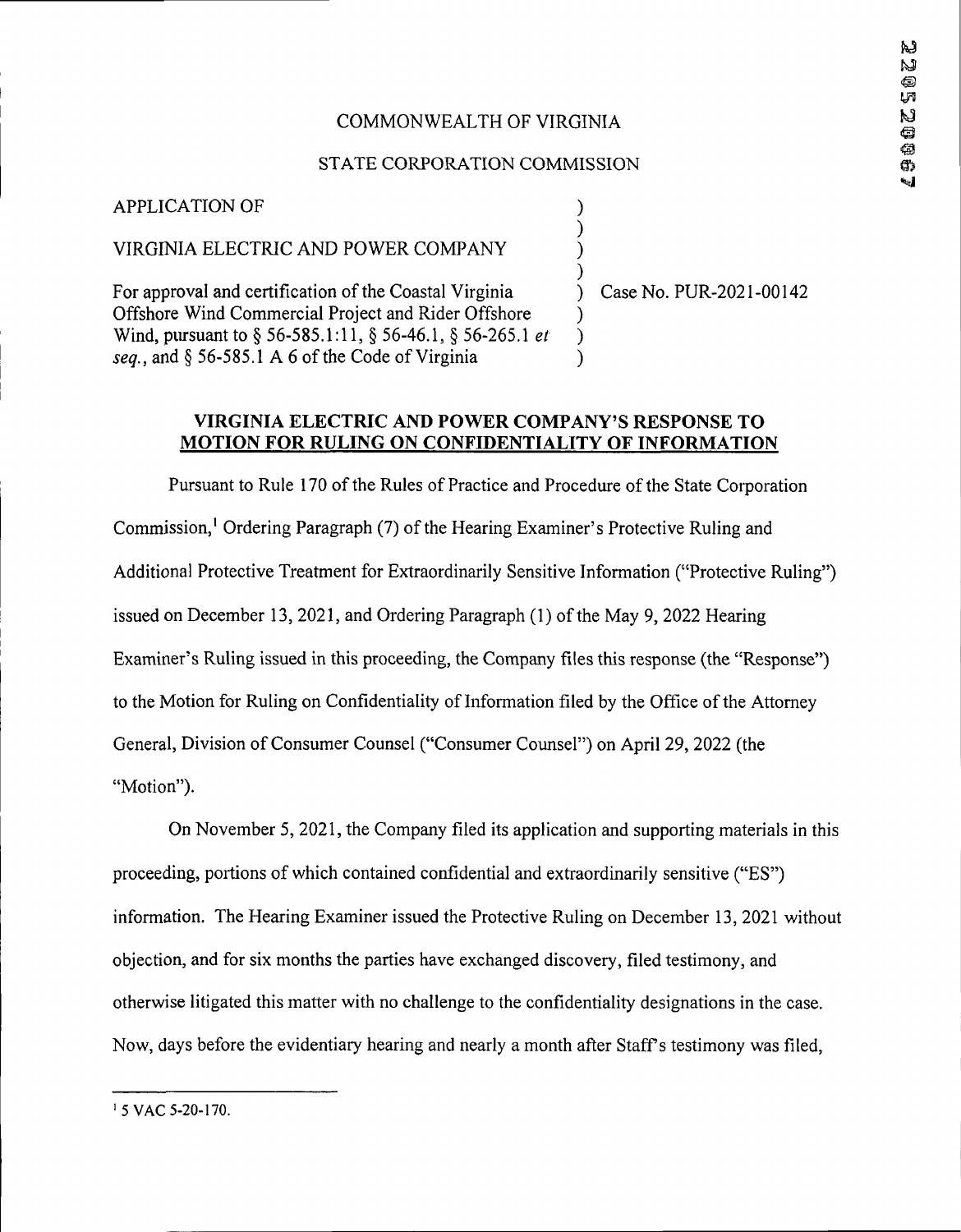Consumer Counsel raises this challenge to certain designations in the Commission Staffs ("Staff') testimony. Consumer Counsel does not dispute the Company's confidentiality designations; rather, it appears to question Staff's marking of that information in its testimony.<sup>2</sup> After conferring with Staff, the Company files this Response to provide direction regarding the challenged confidentiality markings in Staff's testimony.

#### **Objection to Lack of Specificity**

The Company objects to Consumer Counsel's Motion to the extent it fails to identify the challenged information with requisite specificity. The Protective Ruling provides that a party may "challenge the confidential designation of*particular information,"3* yet Consumer Counsel's Motion chiefly consists of a list of challenges offered "by way of example and without limitation."<sup>4</sup> The Company is not able to execute its obligation to "respond to each and every document and all information that is subject to the party's motion" if it must guess about what Consumer Counsel believes may be objectionable "without limitation." Similarly, Consumer Counsel's list contains at various points language that is too broad to identify what specific designations it may be challenging. For example, the Motion appears to dispute confidentiality designations of "levelized cost of energy analysis"—a broad concept—over a range of 13

<sup>&</sup>lt;sup>2</sup> "Consumer Counsel does not in this Motion dispute certain contracting and bid information as being withheld from the public as an exception to the general presumption of public disclosure." Motion at 2. Consumer Counsel appears to contest how Staff has taken the Company's confidential/ES information and repackaged it into another analysis, made statements using the confidential/ES information, and then labeled those statements confidential/ES. The Company was not privy to Staff's analysis of the Company's confidential/ES information when it created its testimony, although Staffreached out to the Company before it filed its testimony to ask discrete questions on confidential/ES treatment. Therefore, the Company needed to wait to see Staffs response to Consumer Counsel's Motion before it was able to respond to the Motion. In addition, the Company met with Staffto get the background for Staffs markings in developing this Response. The Company appreciates Staffs cooperation to address the claims made by Consumer Counsel's Motion. In the future, the Company is open to Consumer Counsel reaching out to the Company informally, as Staff and other parties have done, to discuss concerns it may have with confidentiality markings *prior*to filing a Motion with the Commission. The Company commits to working in good faith with Consumer Counsel, Staff, or any party to work out any disputes of this sort prior to bringing motions to the Commission.

<sup>3</sup> Protective Ruling at Ordering Paragraph (7) (emphasis added).

<sup>4</sup> Motion at 3.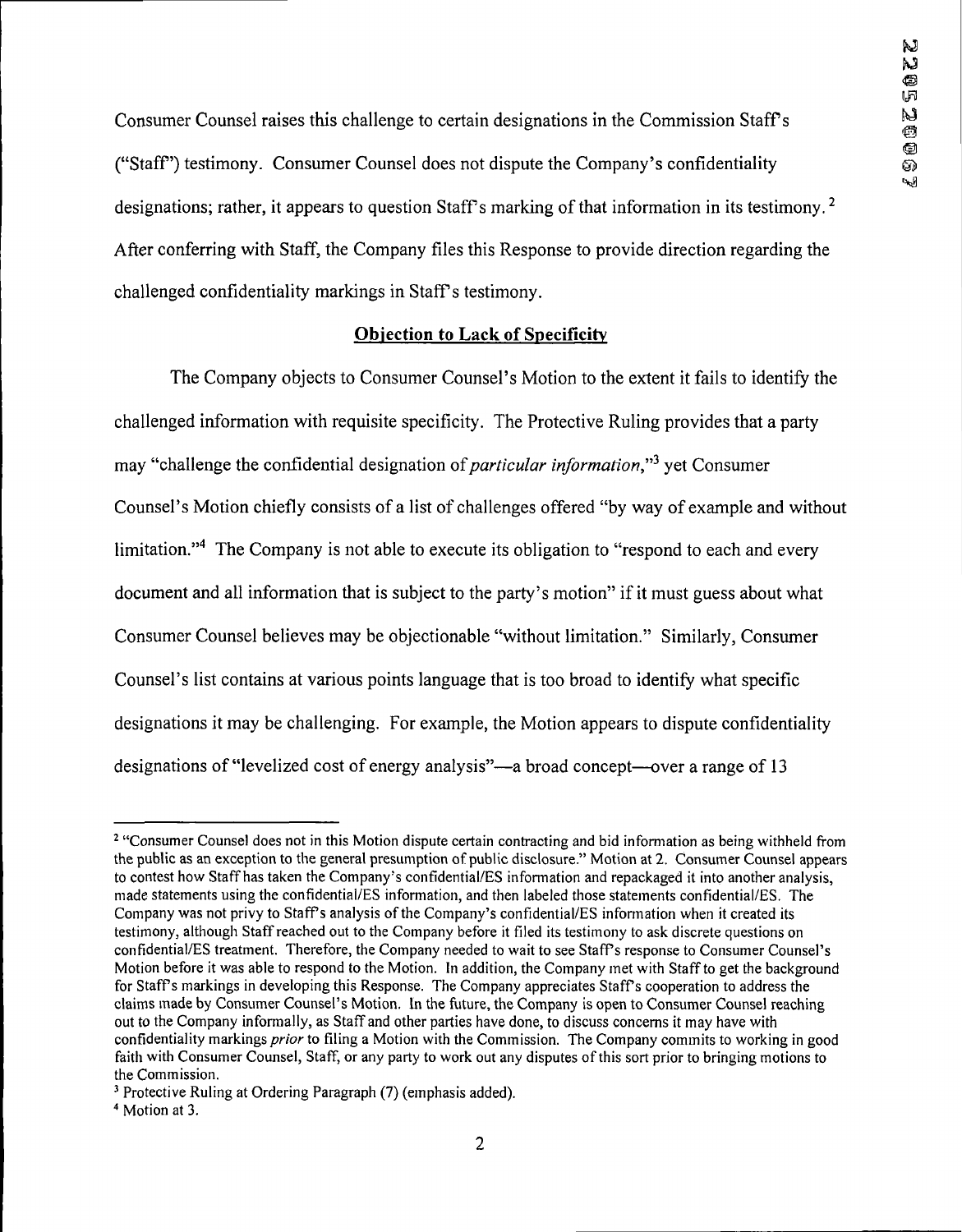identified pages with no line numbers provided.<sup>5</sup> In fact, the Motion references many pages of referenced testimony containing multiple confidentiality designations with different types of information that are non-public based on different reasons, and yet the Motion provides no line numbers to specifically identify the information it contests. The Company herein made a diligent effort to respond to Consumer Counsel's challenges, but the generality of many of the challenges made it difficult to provide the detailed information required by Ordering Paragraph (7) ofthe Protective Ruling without significant assumptions. Ifthe Company is to adequately respond to one party's confidentiality challenges in another party's testimony, it must at a minimum have clarity about what information is being challenged. Next, it must be given an opportunity to hear from the other party  $(i.e., Staff)$  regarding what judgement calls they made<sup>6</sup> about how they re-packaged the information or statements in order for the Company to assess whether the re-packaged information can be made public. For this the reason, the Company provided a letter in response to the Motion saying it would work with Staffto create its Response. The Company has now done so in one business day and responds to Consumer Counsel's challenges as best it understands them, but Consumer Counsel has not identified "particular information" as directed by the Protective Ruling. The Company has not addressed Staff's confidentiality designations not specifically noted in the Motion, and such designations should maintain their existing confidential or extraordinarily sensitive status.<sup>7</sup>

<sup>5</sup> Motion at 4.

<sup>6</sup> Staff's letter response states, "In circumstances where Staffincluded information that was derived from confidential or ES sources, Staff used its judgment in redacting such information if we believed that not doing so would inadvertently reveal the confidential or ES source information. However, should the Company agree, or should the Commission determine, that any of the confidential or ES information contained in Staff's testimony that Consumer Counsel challenged in its Motion should be made public, Staff is certainly willing to update and refile its testimony as needed." Staff Response to Consumer Counsel's Motion at 2.

<sup>7</sup> Ifthe Company has misinterpreted what the Motion contests, it requests the ability to supplement this Response. For example, the Company does not believe the designations for footnote 78 or footnote 86 in StaffWitness Kuleshova's testimony are in contest.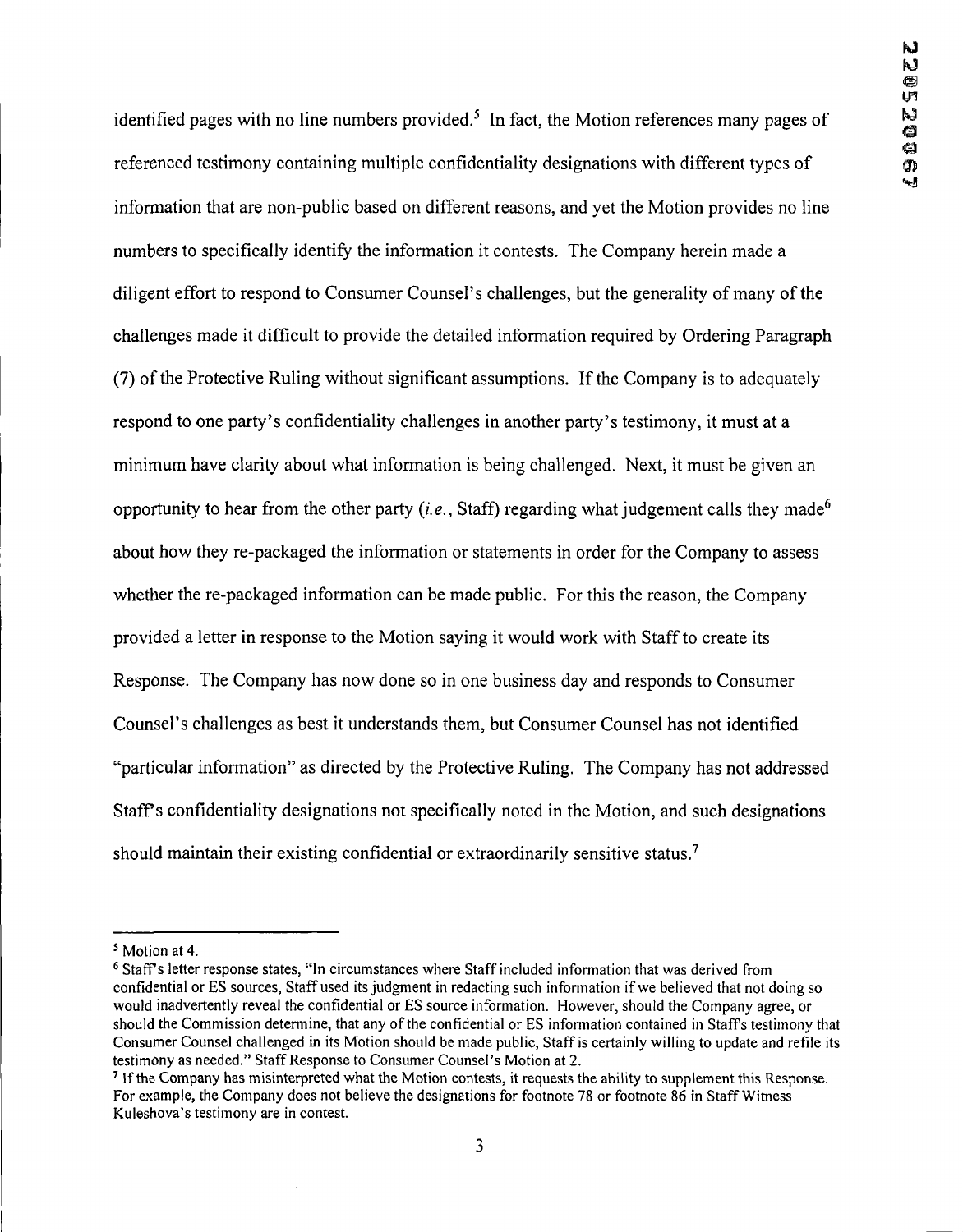#### **Response to Motion**

After reviewing the challenged designations in Staff's testimony, the Company can confirm that all of the challenged designations fall into one of three categories:

- 1. *Public Information -* certain designated information in Staffs testimony can be reclassified as public, as described below.
- 2. *ES Board ofDirectors Presentations-* challenged information that is contained in or derived solely from presentations made to the Company's Board of Directors should remain designated as extraordinarily sensitive, consistent with ES treatment ofthat information elsewhere in the filing, and the fact that Consumer Counsel has not challenged the underlying ES treatment. $8$
- 3. *ES Information Related to Contracts and Prices -*information regarding competitively negotiated contracts and prices should remain designated as extraordinarily sensitive, and the fact that Consumer Counsel has not challenged the underlying ES treatment.<sup>9</sup>

#### Public Information

After careful review of all of the challenged confidentiality designations in the Motion, the Company has determined that the information listed in the chart below—identified by witness, page, and line number—may be re-classified in the respective Staff testimony as public. The Company has sought and received permission from *Moody's* to release the referenced report as public pursuant to its subscription requirements with *Moody's,* and in some cases revisited some prior designations to re-designate as public consistent with the Commission presumption in favor of public disclosure or corrected inaccurate initial designations.

*<sup>8</sup> See supra* note 2

*<sup>9</sup> See supra* note 2.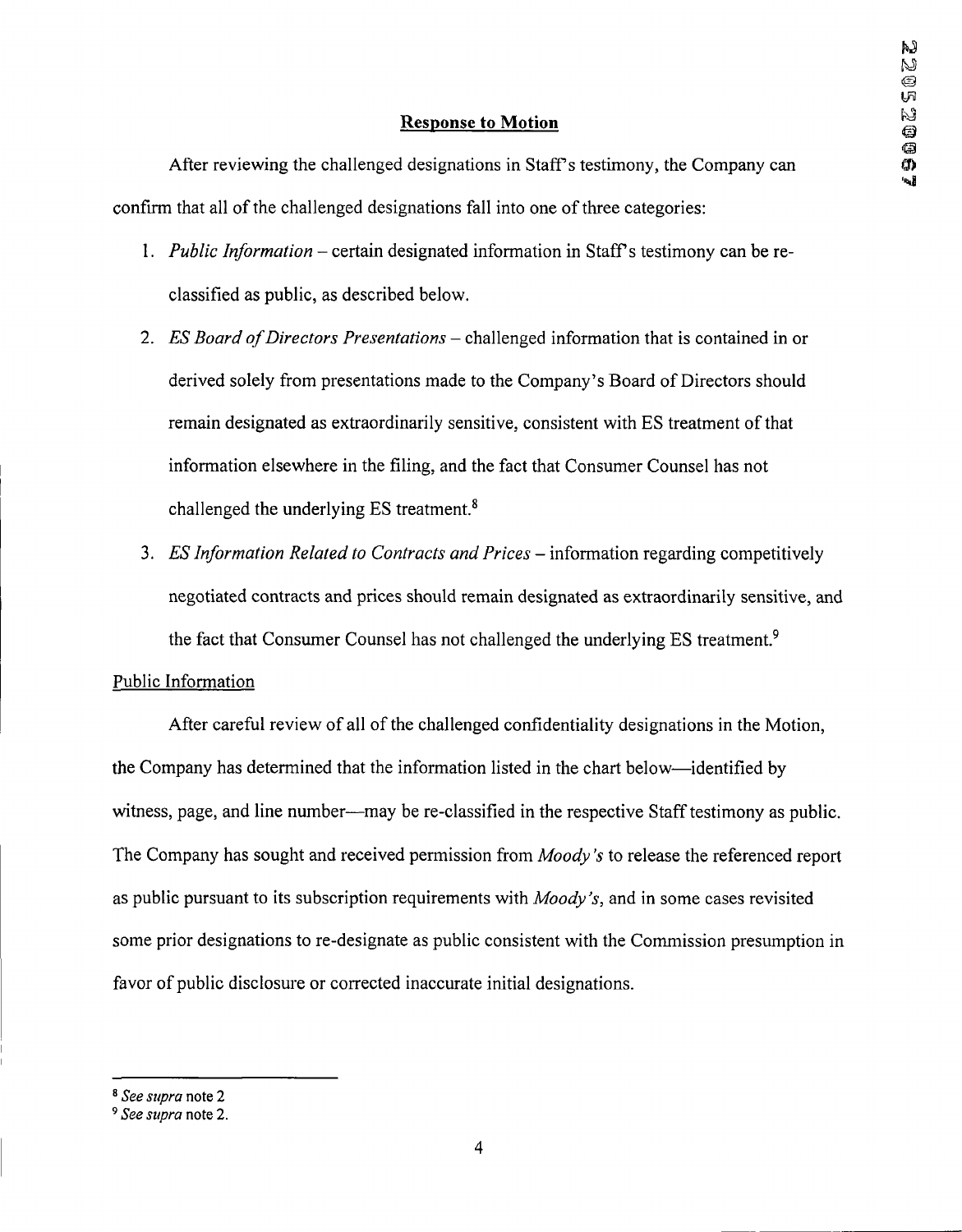| रोग प<br>Witness | Reference                                           |
|------------------|-----------------------------------------------------|
| Kuleshova        | Page 7, lines 13-15                                 |
| Kuleshova        | Page 8, lines 17-18                                 |
| Kuleshova        | Page 10, lines 23-28 <sup>10</sup>                  |
| Kuleshova        | Page 19, notes 26, 27, 28, & 29 <sup>11</sup>       |
| Kuleshova        | Page 30, lines 5-6                                  |
| Kuleshova        | Page 32, lines 8-9                                  |
| Kuleshova        | Page 40, lines 9-11, 17-18, 23-24                   |
| Kuleshova        | Page 41, note $83^{12}$                             |
| Kuleshova        | Page 42, line 8                                     |
| Kuleshova        | Page 43, line 2 (entire chart)                      |
| Kuleshova        | Page 44, line 3 (entire chart)                      |
| Kuleshova        | Page 46, line 8 (entire chart) <sup>13</sup>        |
| Kuleshova        | Page 47, lines 6-7                                  |
| Kuleshova        | Page 62, line 11 to Page 63, line 7                 |
| Kuleshova        | Page 63, lines 12-18                                |
| Kuleshova        | Page 64, lines 1-2 (entire chart) <sup>14</sup>     |
| Kuleshova        | Page 64, lines 4-7                                  |
| Kuleshova        | Page 66, lines 12-13 (entire chart), 14-16          |
| Kuleshova        | Page 67, lines 3-4 (entire chart) <sup>15</sup>     |
| Kuleshova        | Page 68, lines 9-14 <sup>16</sup>                   |
| Kuleshova        | Page 69, lines 10-11 (entire chart) <sup>17</sup>   |
| Kuleshova        | Page 77, lines 5-12 (including chart) <sup>18</sup> |
| Kuleshova        | Page 105, line 5 and note 178                       |
| Kuleshova        | Page 106, line 4 to Page 107, line 9                |
| Kuleshova        | Page 107, line 18                                   |
| Kuleshova        | Attachment KK-27                                    |
| Kuleshova        | Attachment KK-30 <sup>19</sup>                      |
| Welsh            | Page 4, lines 7, 9                                  |
| Welsh            | Page 6, lines 12, 16, 18                            |

<sup>&</sup>lt;sup>10</sup> The Company does not believe that any other markings on page 10 are in contest.

<sup>&</sup>lt;sup>11</sup> The Company does not believe that any other markings on page 19 are in contest.

<sup>&</sup>lt;sup>12</sup> The Company does not believe that any other markings on page 41 are in contest.

<sup>&</sup>lt;sup>13</sup> The Company does not believe that any other markings on page 46 are in contest.

<sup>&</sup>lt;sup>14</sup> The Company revisited this designation because the chart does not state what the underlying contracts terms are, the chart merely references the location ofthe information and the section ofthe contract. The Company is not waiving that the underlying contract terms are ES.

<sup>&</sup>lt;sup>15</sup> As noted below, the Company believes the other information marked extraordinarily sensitive on page 67 should remain extraordinarily sensitive.

<sup>&</sup>lt;sup>16</sup> As noted below, the Company believes the other information marked extraordinarily sensitive on page 68 should remain extraordinarily sensitive.

<sup>&</sup>lt;sup>17</sup> As noted below, the Company believes the other information marked extraordinarily sensitive on page 69 should remain extraordinarily sensitive.

<sup>&</sup>lt;sup>18</sup> The chart on page 77 was marked by Staff as confidential and was inaccurately marked in discovery as such by the Company.

<sup>&</sup>lt;sup>19</sup> The chart on KK-30 was marked by Staff as confidential and was inaccurately marked in discovery as such by the Company.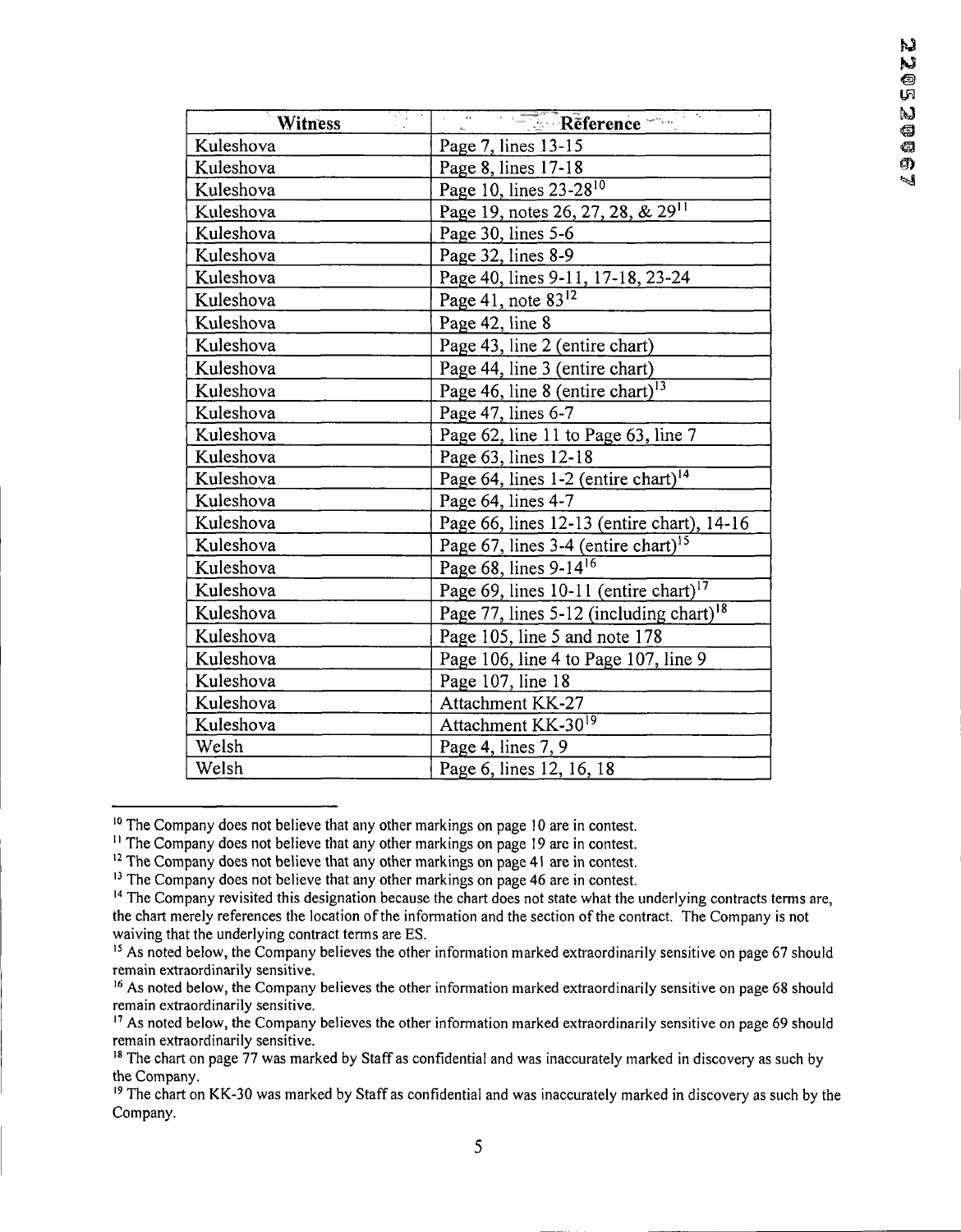| Welsh   | Page 7, line 1 and Chart 2      |
|---------|---------------------------------|
| Welsh   | Page 8, Table 2                 |
| Welsh   | Page 10, lines $12-14^{20}$     |
| Gereaux | Page 3, lines 2-8, $10-13^{21}$ |

#### ES - Board of Directors Presentations

Certain information presented to the Board of Directors was marked as extraordinarily sensitive in Staffs testimony. The Motion does not specifically challenge the designation of Board of Directors materials as extraordinarily sensitive; only whether certain markings should appear in particular portions of Staffs testimony. Indeed, information contained in or derived from Board of Director presentations is marked as extraordinarily sensitive elsewhere in the filing and not challenged by Consumer Counsel in the Motion. As noted above, after careful review, the Company has made public portions of confidentially-designated information challenged by the Motion, but believes that certain Board of Directors materials referenced in Staff's testimony should remain extraordinarily sensitive. This information should be kept extraordinarily sensitive because it is not in the public domain and contains non-public commercial and financial information that, if publicly disclosed, would harm the Board of Directors' ability to perform its deliberative functions. Moreover, disclosure of this information may harm customers as it contains sensitive market data that may impact the Company's ability to effectively contract with various offshore wind vendors, and speaks to competitively negotiated contracts and prices information that is subject to heightened protection.<sup>22</sup> The risk of harm to the Board of Director's deliberations is not outweighed by the presumption in favor of

 $20$  The Company does not believe that any other markings on page 10 are in contest.

<sup>&</sup>lt;sup>21</sup> The Company does not believe that any other markings on page 3, or the rest of Staff Witness Gereaux's testimony, are in contest.

*<sup>22</sup> See* discussion ofContracts and Prices Information, *infra.*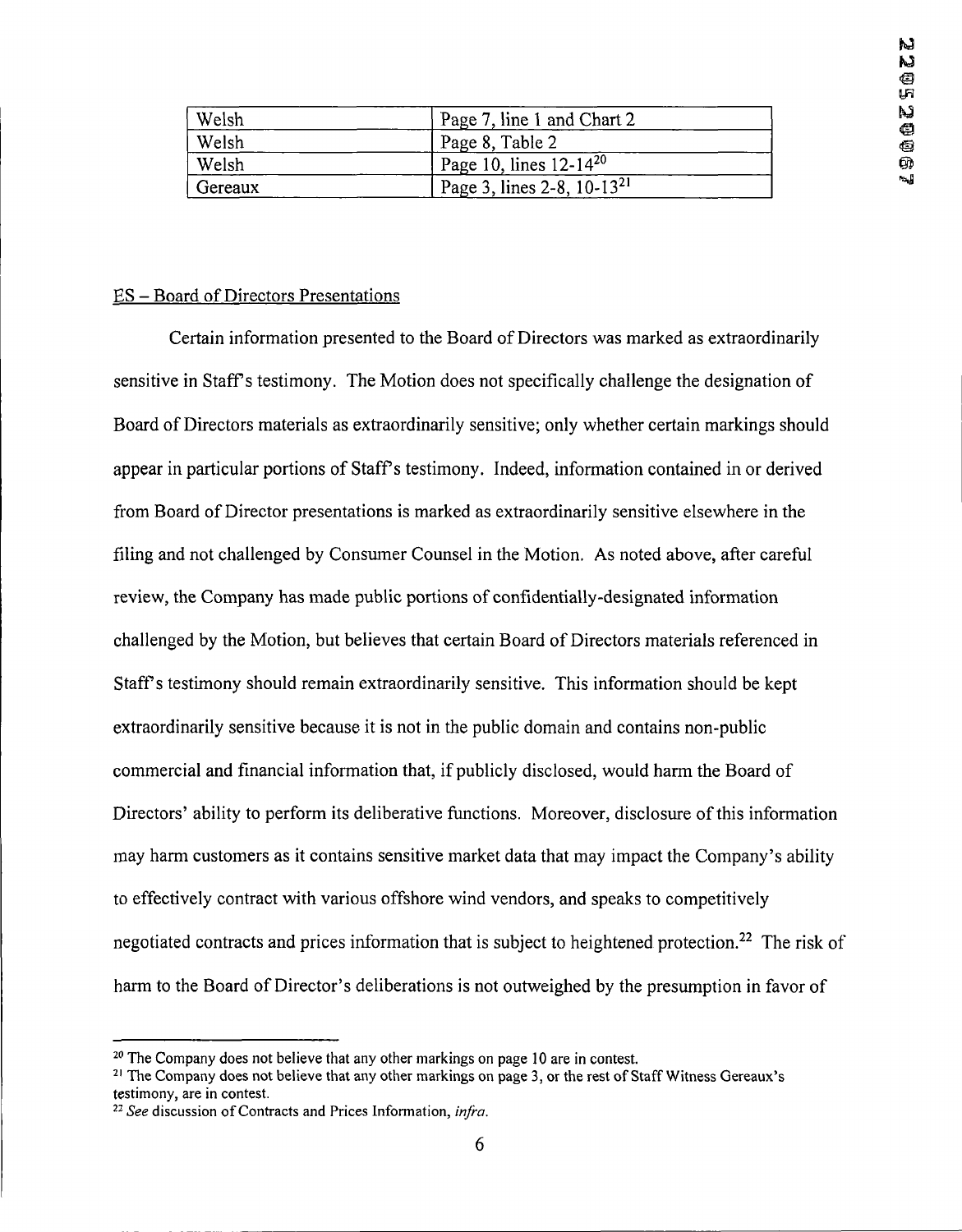public disclosure and since Consumer Counsel's Motion is not specific, it is not clear that these designations are even in contest. The challenged extraordinarily sensitive designations with respect to Board of Directors information that should remain marked as extraordinarily sensitive in Staff's testimony are listed below:

- Kuleshova at 9:22-28
- Kuleshova at 10:8-12
- Kuleshova at 36:3-6, 36:11-12, 36:18-39:2<sup>23</sup>
- Kuleshova at 67:9-68:4

#### ES - Contracts and Prices Information

Certain information marked extraordinarily sensitive in Staffs testimony relates to competitively negotiated contracts and prices, a category of information explicitly protected by the Protective Ruling in this case. As noted, while the Company has made an effort to make public the information subject to challenged confidentiality designations where possible, certain terms related to Company contracts and sensitive pricing information should remain extraordinarily sensitive.

The protected Contracts and Prices Information includes information related to offered or negotiated contracts, terms, and prices, and information derived therefrom, with vendors, customers, and other market participants, including capital costs and operations and maintenance. The Contracts and Prices Information is extraordinarily sensitive because of the market sensitive nature of this information. If known by potential generation developers, other market participants, or vendors engaged in the business of providing services related to the development, manufacturing, construction, operation, or installation of renewable projects, energy project supply, project bidding, or electric generating business development, this information would give them market intelligence that they could use to their competitive

 $23$  The Company does not believe that any other markings on page 39 are in contest.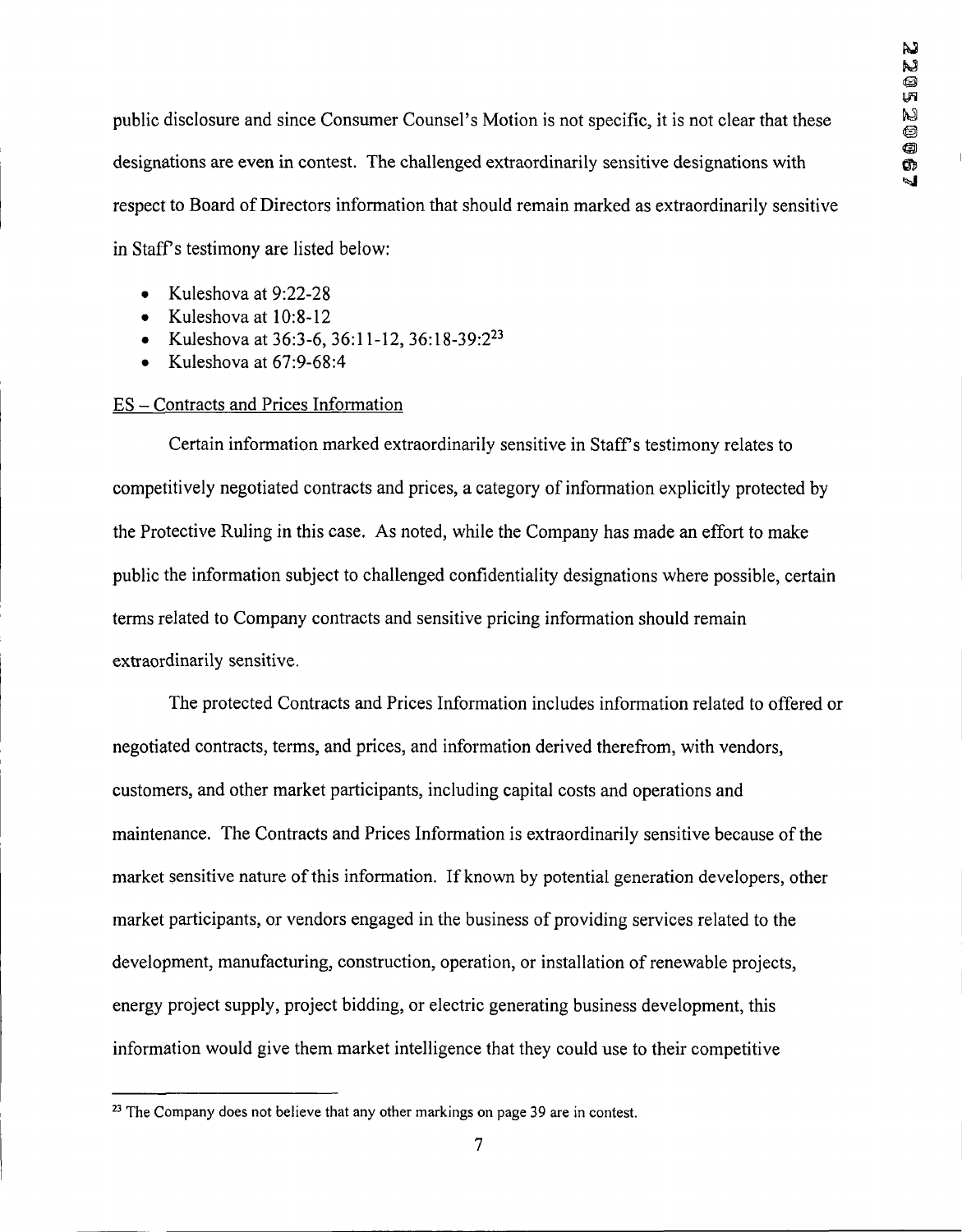advantage to the detriment of the Company and its customers, and access to this information would give them an advantage over other vendors or developers through their knowledge of the prices, terms, conditions, and inputs by which the Company has or is willing to accept for such equipment in the future. Disclosure would hinder the Company's ability to obtain future bids and access to equipment and services at competitively negotiated prices, terms, conditions, and inputs.<sup>24</sup> The risk of harm of the disclosure of these contract terms is not outweighed by the presumption in favor of public disclosure and since Consumer Counsel's Motion is not specific, it is not clear that these designations are even in contest. Accordingly, the following challenged portions of Staff's testimony should retain their extraordinarily sensitive protection:

- $\bullet$  Kuleshova at 65:3-5
- Kuleshova at  $65:16-26$
- $\bullet$  Kuleshova at  $68:18-69:1$
- $\bullet$  Kuleshova at 69:4-6

WHEREFORE, for the reasons set forth above, the Company respectfully requests that the Commission (1) reject insufficiently specific challenges to confidentiality designations in Consumer Counsel's Motion; (2) take notice of and incorporate the Company's updated confidentiality designations to the extent necessary in the hearing in this matter; (3) permit Staff to amend its testimony as appropriate to reflect the Company's updated confidentiality designations, and (4) grant such other and further relief as the Commission deems just and reasonable.

*<sup>24</sup> See* Motion for Entry of a Protective Ruling and Additional Protective Treatment at 5-7.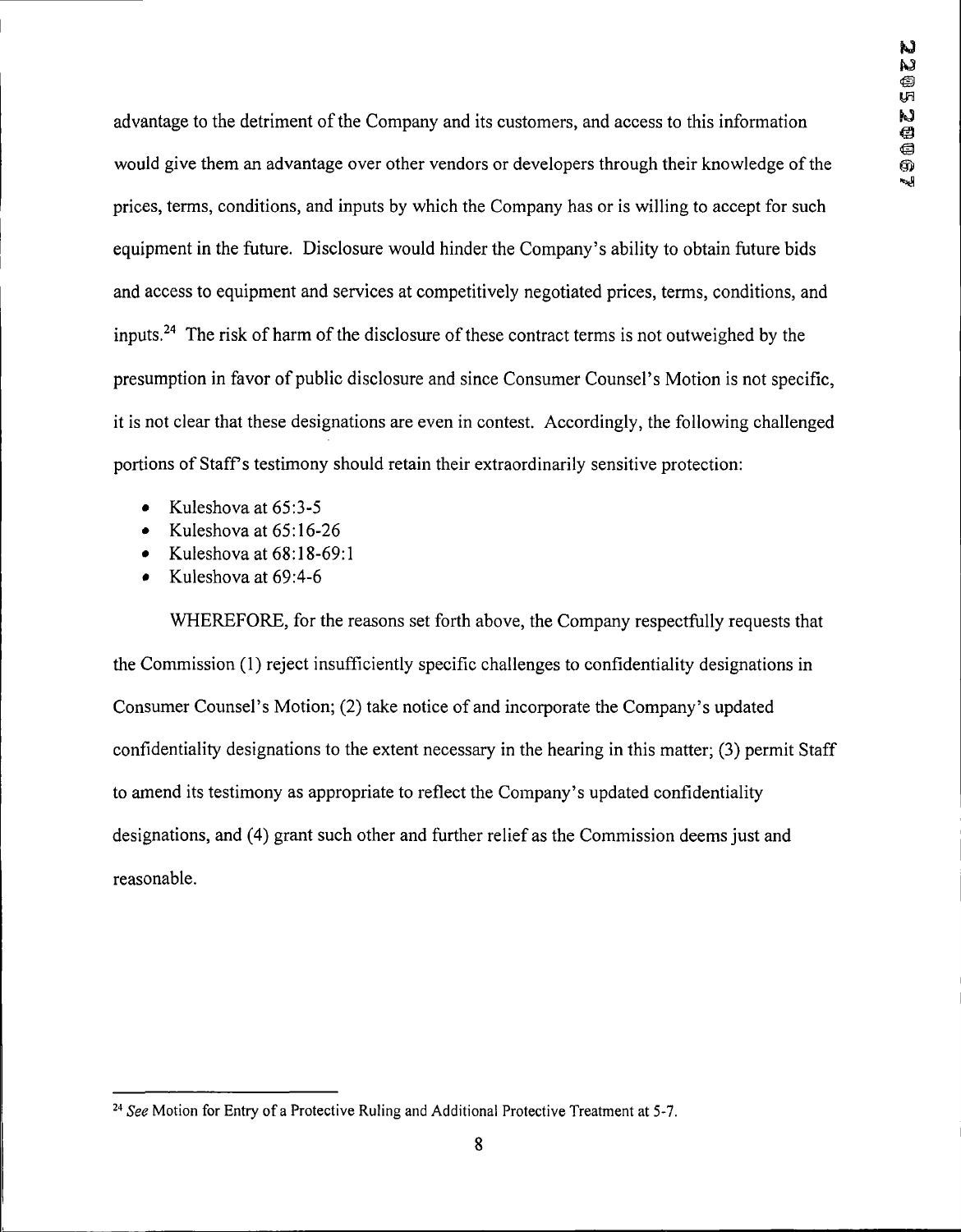Respectfully submitted,

## **VIRGINIA ELECTRIC AND POWER COMPANY**

By: */s/Vishwa B. Link*

Vishwa B. Link Joseph K. Reid, III Timothy D. Patterson Jennifer D. Valaika April M. Jones McGuireWoods LLP Gateway Plaza 800 East Canal Street Richmond, Virginia 23219-3916 (804) 775-4330 (VBL) (804) 775-1198 (JKR) (804) 775-1069 (TDP) (804) 775-1051 (JDV) (804) 775-1042 (AMJ) *vlink@mcguire-woods.com jreid@mcguirewoods, com tpatterson@mcguirewoods.com jvalaika@mcguirewoods.com amjones@,mcguirewoods. com* Paul E. Pfeffer David J. DePippo Dominion Energy Services, Inc. 120 Tredegar Street Richmond, Virginia 23219 (804) 787-5607 (PEP) (804) 819-2411 (DJD) *paul. e.pfeffer@dominionenergy. com david.j.depippo@dominionenergy. com*

*Counselfor Virginia Electric and Power Company*

May 10, 2022